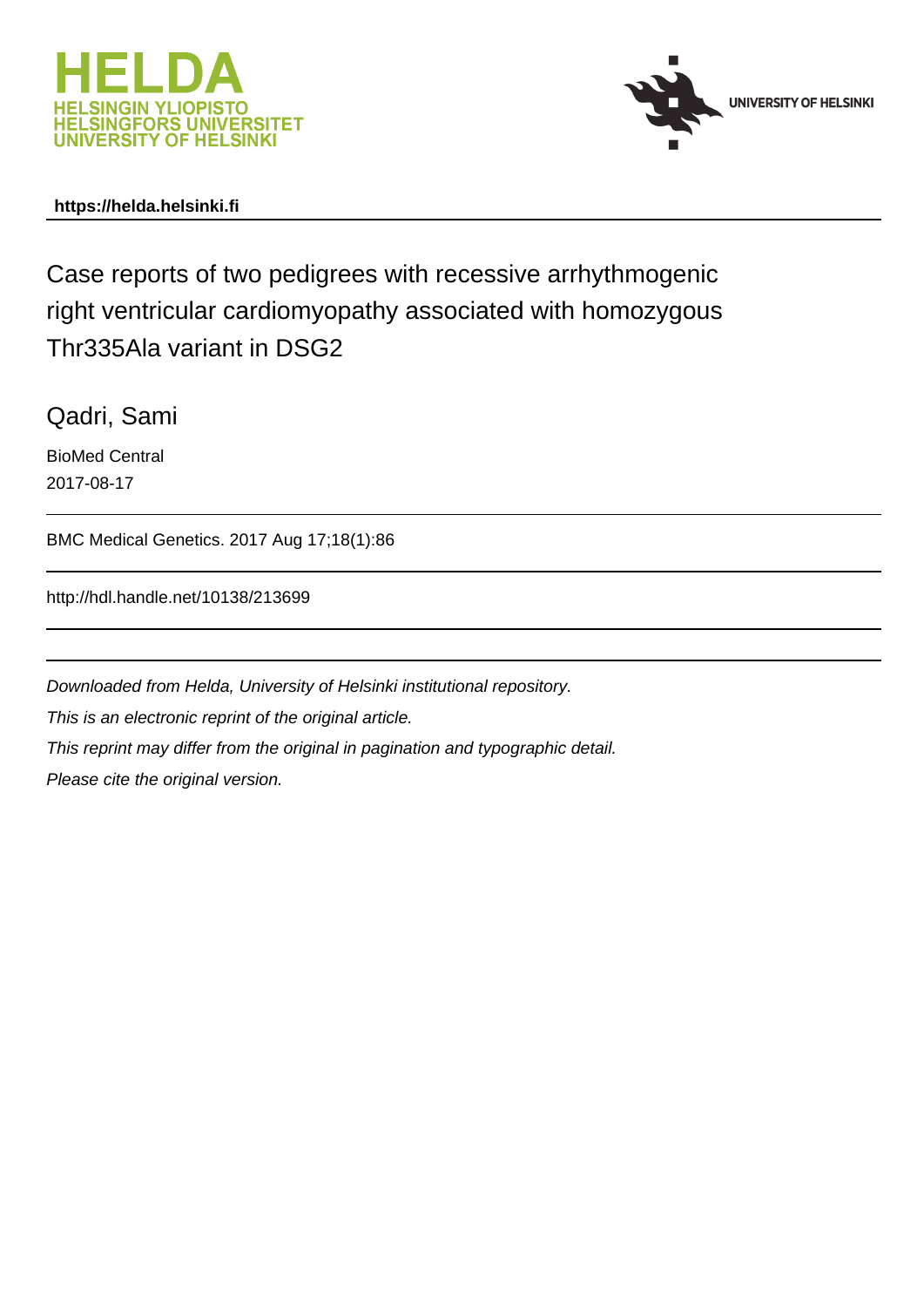# **CASE REPORT CASE ACCESS**





# Case reports of two pedigrees with recessive arrhythmogenic right ventricular cardiomyopathy associated with homozygous Thr335Ala variant in DSG2

Sami Qadri<sup>1</sup>, Olli Anttonen<sup>2</sup>, Juho Viikilä<sup>2</sup>, Eija H. Seppälä<sup>3</sup>, Samuel Myllykangas<sup>3,4</sup>, Tero-Pekka Alastalo<sup>3,5</sup>, Miia Holmström<sup>6</sup>, Tiina Heliö<sup>1</sup> and Juha W. Koskenvuo<sup>3,6\*</sup>

## Abstract

**Background:** Arrhythmogenic right ventricular cardiomyopathy (ARVC) is an inherited cardiac disease, involving changes in ventricular myocardial tissue and leading to fatal arrhythmias. Mutations in desmosomal genes are thought to be the main cause of ARVC. However, the exact molecular genetic etiology of the disease still remains largely inconclusive, and this along with large variabilities in clinical manifestations complicate clinical diagnostics.

**Case presentation:** We report two families ( $n = 20$ ) in which a desmoglein-2 (DSG2) missense variant c.1003A > G, p.(Thr335Ala) was discovered in the index patients using next-generation sequencing panels. The presence of this variant in probands' siblings and children was studied by Sanger sequencing. Five homozygotes and nine heterozygotes were found with the mutation. Participants were evaluated clinically where possible, and available medical records were obtained. All patients homozygous for the variant fulfilled the current diagnostic criteria for ARVC, whereas none of the heterozygous subjects had symptoms suggestive of ARVC or other cardiomyopathies.

**Conclusions:** The homozygous DSG2 variant c.1003A  $>$  G co-segregated with ARVC, indicating autosomal recessive inheritance and complete penetrance. More research is needed to establish a detailed understanding of the relevance of rare variants in ARVC associated genes, which is essential for informative genetic counseling and rational family member testing.

Keywords: Arrhythmogenic right ventricular cardiomyopathy, Cardiomyopathies, Desmosomes, DSG2, Mutation, Case series

## Background

Arrhythmogenic right ventricular cardiomyopathy (ARVC) is an inherited cardiac disorder, affecting predominantly the right and sometimes the left ventricle and is characterized by progressive fibro-fatty replacement of ventricular myocardial tissue [1–5]. Clinical manifestations include recurrent, typically exercise-related ventricular arrhythmias, syncope, heart failure and sudden cardiac death [6–8]. Initial presentation is generally at adolescence or young adulthood [3]. Diagnosis is based on the revised 2010 Task Force Criteria (TFC) by Marcus et al., establishing complex requirements for right ventricular (RV) function and structure, electrocardiographic (ECG) findings and genetic or familial background of the disease [9]. Prevalence in the general population has been estimated to be from 1:5000 to 1:1000 [10, 11].

Mutations in genes encoding cardiac desmosomal proteins are the major determinants of ARVC [12]. These include plakophilin-2 (PKP2), desmoplakin (DSP), desmoglein-2 (DSG2), desmocollin-2 (DSC2) and plakoglobin (JUP) genes [13]. The mode of inheritance is typically autosomal dominant with incomplete penetrance and variable expression [14]. Rare



© The Author(s). 2017 **Open Access** This article is distributed under the terms of the Creative Commons Attribution 4.0 International License [\(http://creativecommons.org/licenses/by/4.0/](http://creativecommons.org/licenses/by/4.0/)), which permits unrestricted use, distribution, and reproduction in any medium, provided you give appropriate credit to the original author(s) and the source, provide a link to the Creative Commons license, and indicate if changes were made. The Creative Commons Public Domain Dedication waiver [\(http://creativecommons.org/publicdomain/zero/1.0/](http://creativecommons.org/publicdomain/zero/1.0/)) applies to the data made available in this article, unless otherwise stated.

<sup>\*</sup> Correspondence: [juha.koskenvuo@hus.fi](mailto:juha.koskenvuo@hus.fi) <sup>3</sup>

<sup>&</sup>lt;sup>3</sup>Blueprint Genetics, Helsinki, Finland

<sup>&</sup>lt;sup>6</sup>Department of Clinical Physiology and Nuclear Medicine, HUS Medical Imaging Center, Helsinki University Hospital and University of Helsinki, 00290 Helsinki, Finland

Full list of author information is available at the end of the article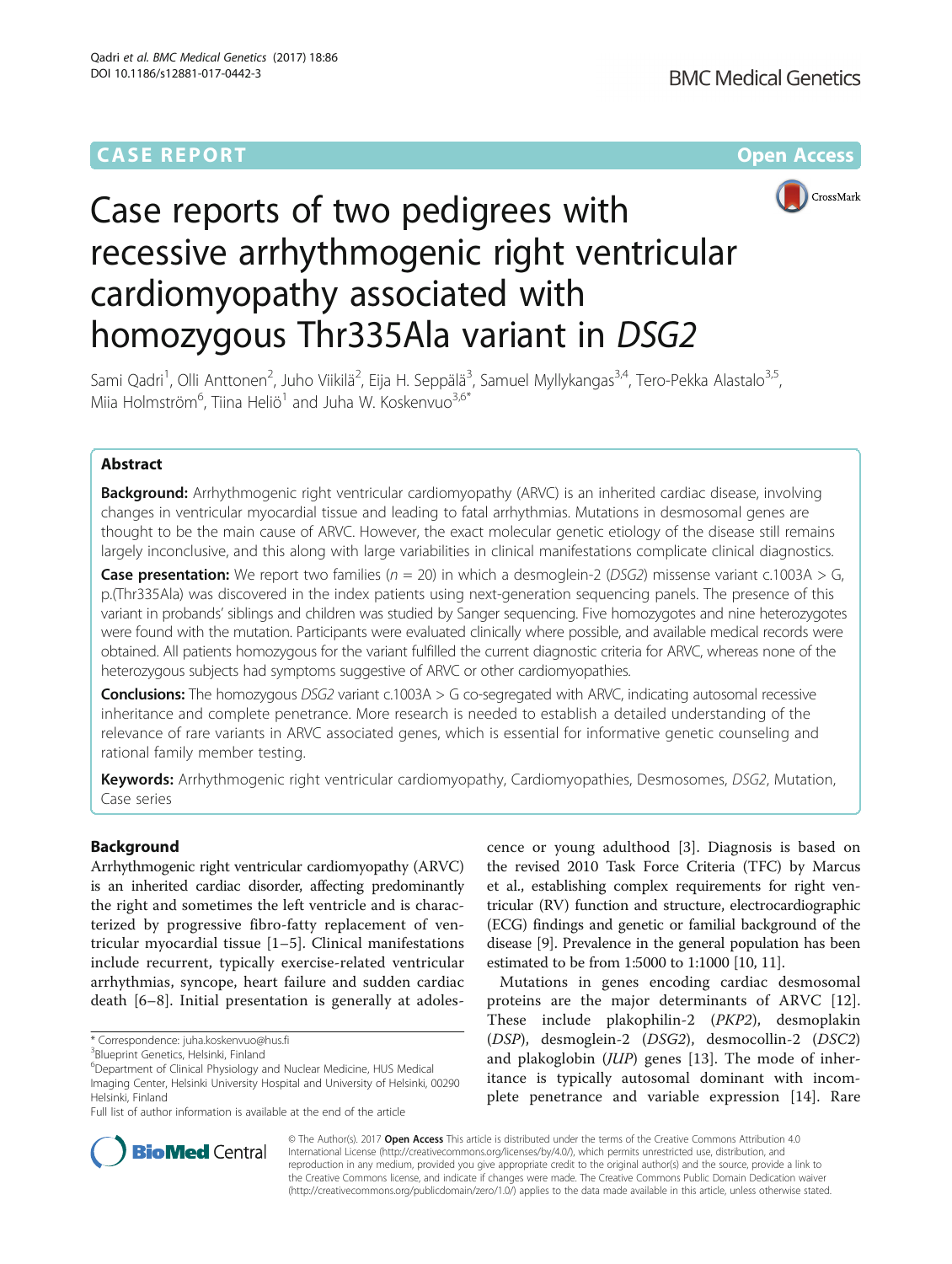recessive forms may be seen either as sole cardiomyopathy or in conjunction with systemic cutaneous disorders with palmoplantar keratoderma and woolly hair [15–19]. Recent studies have revealed that cardiac desmosomal gene mutations also associate with dilated cardiomyopathy (DCM) phenotype [20, 21]. Mutations in the DSP gene explained 5.5% of DCM cases in a Finnish study cohort [22].

As much as 30–50% of ARVC patients carry at least one variant classified as disease causing [23, 24]. However, molecular genetic diagnostic yield is known to be highly variable, at least partly due to different variant classification practices. Variability in clinical manifestations, reduced penetrance and digenic inheritance, along with disease modifying lifestyle factors such as exercise act together in complicating the determination of conclusive inheritance patterns [25–28]. End-stage ARVC is also sometimes difficult to distinguish from DCM, with significantly overlapping morphology due to left ventricular (LV) involvement and apparent similarities in molecular genetic etiology [29]. Thus, more research is needed to reveal a group of genes associated with the ARVC phenotype, their inheritance patterns, and genotype-phenotype associations in the disease.

Here, we report two Finnish pedigrees ( $n = 20$ ) in which a homozygous *DSG2* variant  $c.1003A > G$ , p.(Thr335Ala) co-segregated with ARVC, indicating autosomal recessive inheritance and complete penetrance. All heterozygous mutation carriers were healthy in terms of cardiac disease, even though this variant has been previously described as disease causing in a heterozygous state.

## Case presentation

The index patients of these two families fulfilled the revised diagnostic criteria for ARVC by Marcus et al. [9]. Family history was obtained and pedigrees were drawn. Our clinicians assessed the adult family members at Helsinki University Hospital or Päijät-Häme Central Hospital where possible by physical examination, resting 12 lead ECG, signal-averaged electrocardiography (SAECG), appropriate laboratory tests and transthoracic echocardiography or cardiac magnetic resonance imaging (MRI). From those already deceased, we acquired all available hospital records concerning cardiac diseases. The clinical diagnoses of the family members were also based on the 2010 TFC. All participants are of Finnish ethnicity.

#### Molecular genetic studies

Blueprint Genetics carried out genetic testing using targeted sequencing panels utilizing oligonucleotide-selective sequencing (OS-Seq) [30]. Family 1 proband's genetic evaluation was performed using the Pan Cardiomyopathy Panel, covering 103 genes associated with pediatric and adult onset cardiomyopathies and their phenocopies.

Family 2 proband was genetically evaluated using the Heart Panel, covering 133 genes associated with cardiomyopathies and hereditary arrhythmias. An additional file describes these next generation sequencing (NGS) based panels in more detail (see Additional file 1). Our variant filtering scheme is outlined in Fig. 1. We studied the presence of Thr335Ala in DSG2 in probands' relatives by bi-directional Sanger sequencing.

## Family screening

We found both probands to be homozygous for the missense variant c.1003A > G, p.(Thr335Ala), (rs191564916) in DSG2. In silico predictions for this variant are contradictory, as it is predicted to be damaging by PolyPhen [31] and Mutation Taster [32] but tolerated by SIFT [33]. There is one heterozygous carrier of the variant in the 1000 Genomes Project [34] and a total of 67 carriers in the Exome Aggregation Consortium database (ExAC,  $n = 60,275$  [35]. The p. (Thr 335 Ala) in DSG2 is fairly common especially among the Finnish population as six



right.  $QS =$  quality score;  $MAF =$  minor allele frequency;  $ExAC =$  Exome Aggregation Consortium; HGMD = Human Gene Mutation Database; 1000G = 1000 Genomes Project; BpG = Blueprint Genetics; ACMG = American College of Medical Genetics and Genomics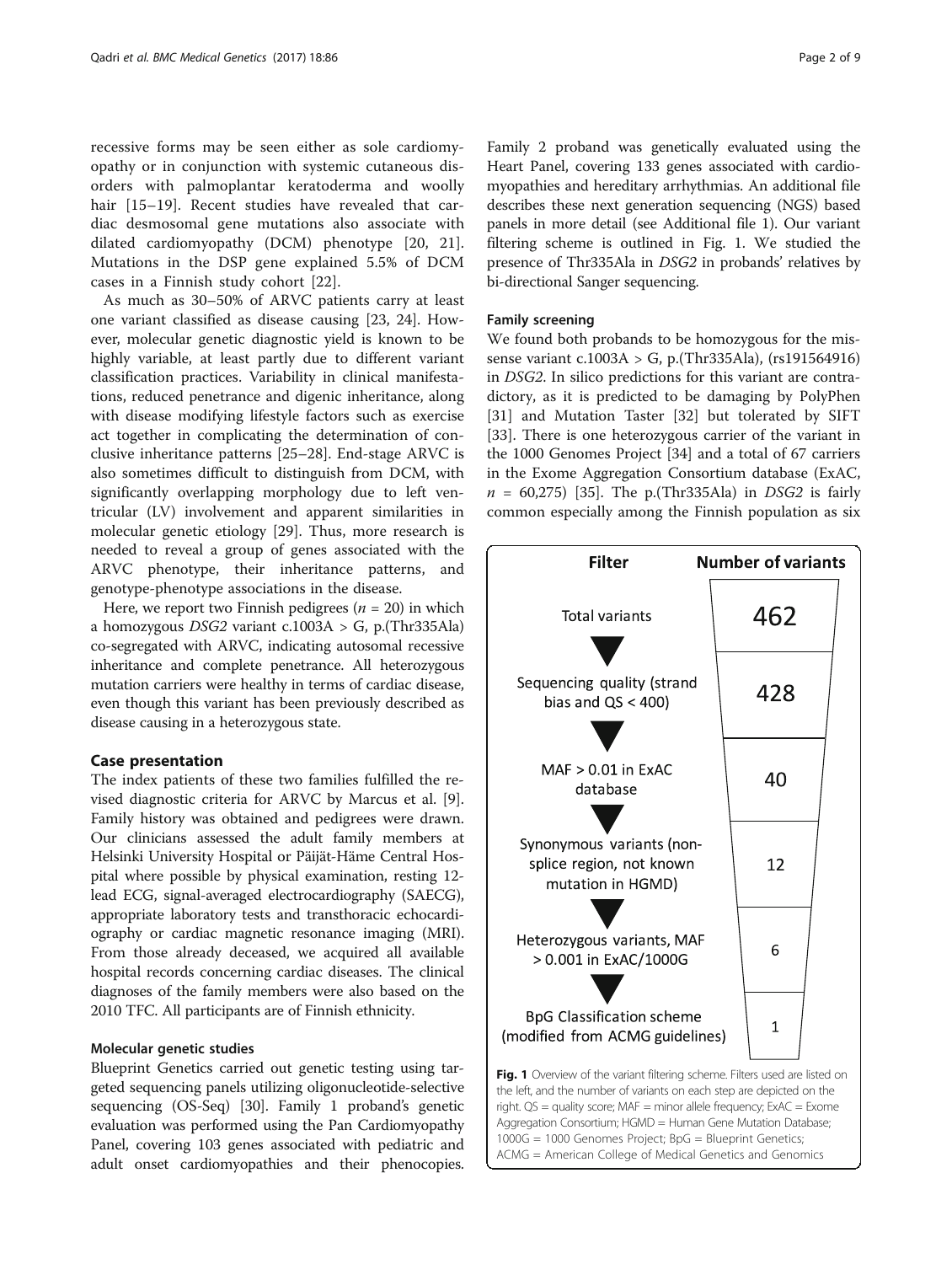of the carriers were from Finland  $(n(FIN) = 3304)$ . However, there are no homozygote individuals in the ExAC control cohorts.

We present five homozygotes and nine heterozygotes older than 20 years from two families with this variant. The main clinical characteristics of the subjects are shown in Table 1. Pedigrees of families 1 and 2 are demonstrated in Fig. 2.

### Family 1

Proband (II.3) is a 52-year-old male with clinical suspicion of ARVC. He had recurrent episodes of sustained ventricular tachycardia (VT) and a collapse, with the onset of symptoms at age 42. Electrophysiological study (EPS) revealed a large scar in the RV wall, and a hemodynamically unstable VT of right ventricular outflow tract (RVOT) origin was inducible. Cardiac MRI showed no abnormalities at the time of initial investigations. During the follow-up, RV enlargement was noted, and mild LV dilatation occurred without changes in systolic function or wall thickness. RV ejection fraction (EF) was diminished. Patient has an implantable cardioverter defibrillator (ICD), and is treated with betablockers.

Proband's sister (II.5) is a 54-year-old female with an initial presentation of acute-onset VT with angina pain and elevated cardiac markers at age 37. Angiography reveled a coronary artery stenosis which was thought to be the culprit lesion, and percutaneous coronary intervention (PCI) was performed successfully. Thereafter, patient had recurrent events of sustained VT with no associated cardiac marker elevations and ICD was implanted. Patient later suffered an ST-elevation myocardial infarction with another PCI performed. Catheter ablation was done with no reduction in arrhythmic episodes. During the follow up, no change in LV diameter was noted, but the right ventricle underwent marked dilatation. Patient also suffered an event of ventricular fibrillation, and was resuscitated. This arrhythmia was thought to be caused by an old infarct scar. She is treated with beta-blockers and amiodarone.

Proband's brother (II.4) is a 53-year-old male with no history of arrhythmias or other known cardiovascular disease. In the initial examination, cardiac MRI showed RV dilatation and microaneurysms in the inferior RV wall and near the RVOT, with an akinetic zone present inferiorly in the free wall. Septum was slightly hypokinetic and thickened, and in the apical septum there was signal change suggestive of myocardial fatty infiltration.

Screening of family 1 revealed altogether three homozygotes, six heterozygotes and one wild type individual (Fig. 2). All family members homozygote for the Thr335Ala fulfilled the criteria for definitive ARVC

diagnosis, whereas none of the heterozygous carriers had findings relating to ARVC or any other cardiac disease. However, one of the index patient's children (III.2) has had a collapse of unknown etiology. The wild type homozygous sibling (II.7) has had paroxysmal atrial fibrillation. The index patient's mother, who was an obligatory heterozygous carrier of the mutation, had congestive heart failure stemming from myocardial infarction and chronic atrial fibrillation.

#### Family 2

Proband (II.1) is a 56-year-old male with ARVC. He had an event of acute chest pain at the age of 51 with elevated cardiac markers. Patient was initially treated as having a non-ST elevation myocardial infarction. Subsequent angiography showed no signs of major coronary artery disease. Thereafter, patient experienced episodes of sustained monomorphic VT. Cardiac MRI showed RV dilatation and free wall akinesia. LV was also dilated and thinning of LV myocardium and hypokinesia was present. VT was inducible in EPS, but catheter ablation was not performed. Diagnostic changes were not found in endomyocardial biopsy, although immunohistochemical stains showed borderline myocarditis by Dallas criteria. Patient has an ICD, and is treated with beta blockers.

Proband's brother (II.5) is 59 years old and has a history of atrial fibrillation, hypertension, hypercholesterolemia and three-vessel coronary artery disease with bypass surgery performed. Initially, cardiac MRI showed RV free wall microaneurysms, along with an RVOT aneurysm and apical dyssynchronous contraction (Fig. 3). RV was also slightly dilated and systolic function was diminished. During the follow up in a subsequent MRI, dilatation of the RV progressed markedly and the RVOT aneurysm also enlarged (diameter of 75 mm in axial plane). LV size and function was in the normal range, although it also underwent dilatation during the follow-up. Ventricular fibrillation was inducible in EPS, and ICD has been implanted.

Screening of family 2 revealed in total two homozygotes and three heterozygotes (Fig. 2). Again, both of the homozygotes fulfilled the criteria for definitive ARVC diagnosis. Heterozygote carriers had no symptoms relating to ARVC or any other cardiac disease. Neither of the index patient's parents' medical records showed any signs suggestive of cardiomyopathy. One of them is an obligatory heterozygous carrier of the mutation, while the other may either be heterozygous or homozygous for the variant.

## Discussion and conclusions

Based on the families described in this study and the family published by Rasmussen et al. (see below) [19],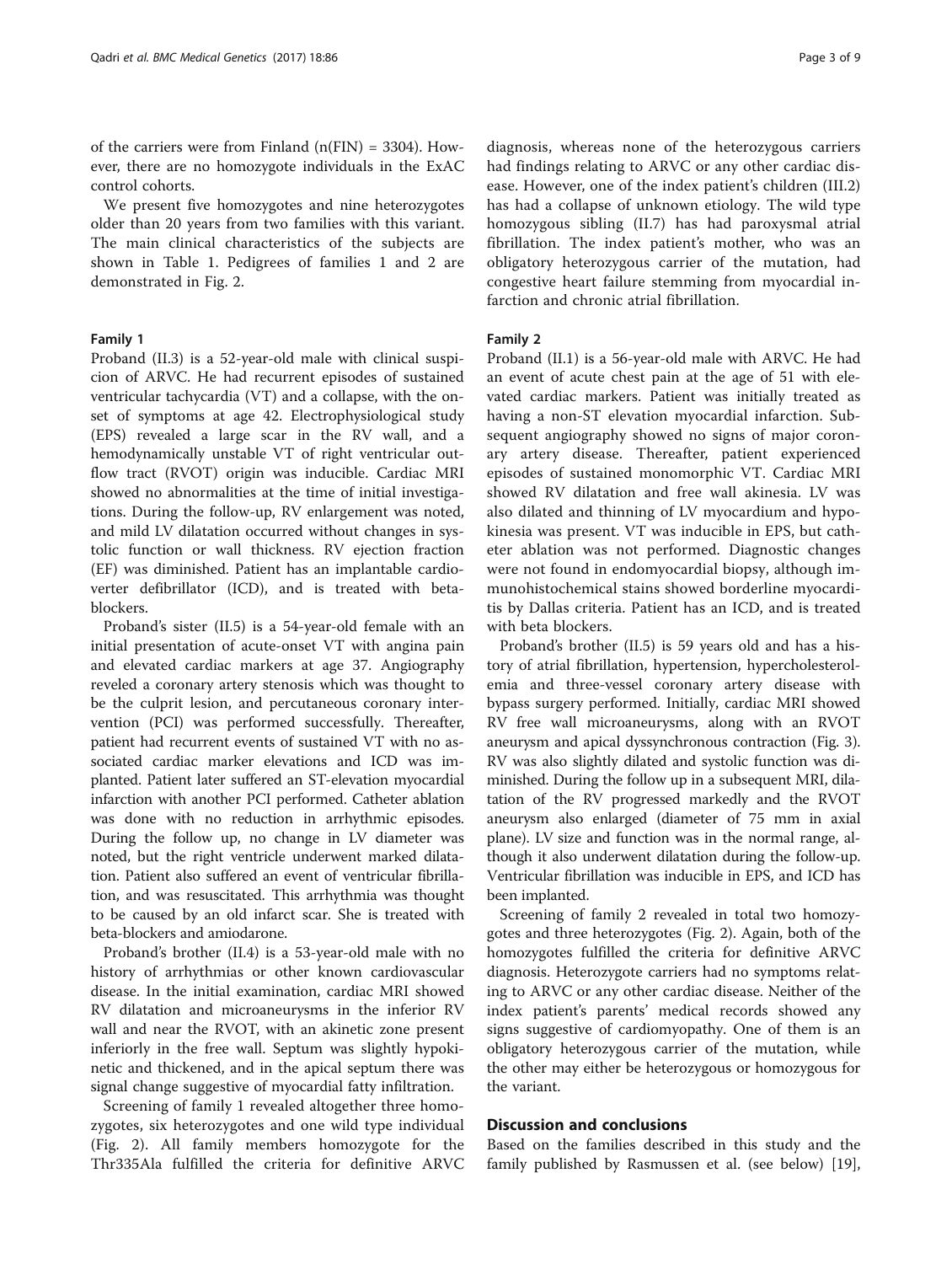|                                 |                |                         |                                               |                                                         |                                 |        | Table 1 Clinical characteristics of the two families with recessively inherited ARVC associated with Thr335Ala in DSG2 |                     |                                             |                          |                             |                          |                                                                   |
|---------------------------------|----------------|-------------------------|-----------------------------------------------|---------------------------------------------------------|---------------------------------|--------|------------------------------------------------------------------------------------------------------------------------|---------------------|---------------------------------------------|--------------------------|-----------------------------|--------------------------|-------------------------------------------------------------------|
|                                 | Age<br>(WF)    | Genotype                | QRS<br>(ms)                                   | BBB/eps                                                 | Repolarization<br>abnormalities | SAECG  | arrhythmias<br>Ventricular                                                                                             | <b>NEDD</b><br>& EF | <b>SKR</b>                                  | Dilated<br>RV            | Fulfills 2010<br>criteria   | examined<br>Clinically   | Other                                                             |
| Family 1                        |                |                         |                                               |                                                         |                                 |        |                                                                                                                        |                     |                                             |                          |                             |                          |                                                                   |
| E                               | $\leq$         | (AVG)                   | n.a.                                          | n.a.                                                    | n.a.                            | n.a.   | n.a.                                                                                                                   | n.a.                | n.a.                                        | n.a.                     | $\mathbf{r}$                | $\frac{1}{2}$            | Deceased                                                          |
| $\bar{\omega}$                  | $86\mathrm{F}$ | $\widetilde{(\forall)}$ | 142                                           | $\begin{array}{c} \text{LBB} \\ \text{LBB} \end{array}$ | $\circ$<br>z                    | n.a.   | $\frac{1}{2}$                                                                                                          | n.a.                | n.a.                                        | n.a.                     | $\stackrel{\circ}{\geq}$    | $\gtrsim$                | Heart failure<br>AF <sup>a</sup><br>Deceased<br>CAD <sup>b</sup>  |
| Ξ                               | 45 M           | $\gtrsim$               | 102                                           | $\stackrel{\circ}{\geq}$                                | $\stackrel{\circ}{\geq}$        | n.a.   | $\frac{1}{2}$                                                                                                          | n.a.                | n.a.                                        | n.a.                     | $\stackrel{\circ}{\geq}$    | Yes                      |                                                                   |
| $\supseteq$                     | 50 M           | A/G                     | 108                                           | $\frac{1}{2}$                                           | $\frac{6}{5}$                   | n.a.   | $\frac{1}{2}$                                                                                                          | 58 mm50%            | n.a.                                        | $\stackrel{\circ}{\geq}$ | $\frac{1}{2}$               | Yes                      |                                                                   |
| $\mathrel{\widehat{=}}$         | 52 M           | G/G                     | 102                                           | pRBBB                                                   | TI VI-V4                        | n.a.   | origin, VES 2800<br>Monomorphic<br>VT of RVOT                                                                          | $61$ mm<br>53%      | <b>RVEF 39%</b><br>$322$ m<br><b>RVEDV</b>  | Yes                      | 2 major 1 minor<br>Yes      | Yes                      | Right ventricular<br>scar in EPS <sup>c</sup><br>ICD <sup>d</sup> |
| $\overline{4}$                  | 53 M           | G/G                     | $\Im$                                         | $\stackrel{\circ}{\geq}$                                | $V1-\sqrt{3}$<br>$\equiv$       | LP 3/3 | VES 1700                                                                                                               | 53 mm51%            | $104 \text{ m/m}^2$<br>RVEF 37%<br>RVEDVI   | Yes                      | 2 major<br>$2$ minor<br>Yes | Yes                      | Micro-aneurysms                                                   |
| $\stackrel{\text{\tiny{L}}}{=}$ | 54F            | $\frac{C}{G}$           | $86$                                          | $\stackrel{\circ}{\geq}$                                | $T1 V1-V2$                      | n.a.   | Monomorphic<br>VT of RVOT<br>origin, VF                                                                                | 45 mm<br>52%        | n.a.                                        | Yes                      | 1 major<br>$2$ minor<br>Yes | Yes                      | RV scar in EPS<br>ICD<br>Myocardial<br>infarction                 |
| $\cong$                         | 55F            | A/G                     | $\stackrel{\textstyle\circ}{\textstyle\circ}$ | $\stackrel{\circ}{\geq}$                                | $\stackrel{\circ}{\geq}$        | n.a.   | $\frac{1}{2}$                                                                                                          | 48 mm<br>53%        | n.a.                                        | $\stackrel{\circ}{\geq}$ | $\stackrel{\circ}{\geq}$    | Yes                      |                                                                   |
| $\supseteq$                     | 56F            | $\mathbb{A}\mathbb{A}$  | $\approx$                                     | $\stackrel{\circ}{\geq}$                                | $\overline{\circ}$<br>z         | n.a.   | $\geq$                                                                                                                 | 48 mm<br>70%        | n.a.                                        | $\stackrel{\circ}{\geq}$ | $\geq$                      | Yes                      |                                                                   |
| $\Xi$                           | $20\,$ M       | A/G                     | $\beta$                                       | $\stackrel{\circ}{\geq}$                                | $\stackrel{\circ}{\geq}$        | n.a.   | $\geq$                                                                                                                 | 43 mm<br>73%        | n.a.                                        | $\stackrel{\circ}{\geq}$ | $\stackrel{\circ}{\geq}$    | Yes                      |                                                                   |
| $\supseteq$                     | $22 M$         | $A/G$                   | 88                                            | $\stackrel{\circ}{\geq}$                                | $\frac{1}{2}$                   | n.a.   | $\stackrel{\circ}{\geq}$                                                                                               | $47$ mm<br>66%      | $76$ m $/m2$<br>RVEF n.a.<br>RVEDVI         | $\stackrel{\circ}{\geq}$ | $\geq$                      | Yes                      | Collapse                                                          |
| $\stackrel{\sim}{\equiv}$       | 23F            | $\lambda/\mathbb{G}$    | $86$                                          | $\stackrel{\circ}{\geq}$                                | $\stackrel{\circ}{\geq}$        | n.a.   | $\geq$                                                                                                                 | 46 mm<br>69%        | $82 \text{ m/m}^2$<br>RVEF n.a.<br>RVEDVI   | $\stackrel{\circ}{\geq}$ | $\stackrel{\circ}{\geq}$    | Yes                      |                                                                   |
| Family 2                        |                |                         |                                               |                                                         |                                 |        |                                                                                                                        |                     |                                             |                          |                             |                          |                                                                   |
| $\equiv$                        | 82 M           | $(\mathbb{G}^{\rho})$   | 115                                           | $\stackrel{\circ}{\geq}$                                | $\stackrel{\circ}{\geq}$        | n.a.   | $\frac{1}{2}$                                                                                                          | $57$ mm<br>40%      | n.a.                                        | $\stackrel{\circ}{\geq}$ | $\frac{1}{2}$               | $\frac{0}{2}$            | Myocardial<br>Deceased<br>infarction<br>Stroke                    |
| $\supseteq$                     | 76F            | $(\mathbb{G}/^{n})$     | 102                                           | pRBBB                                                   | $\frac{1}{2}$                   | n.a.   | $\stackrel{\circ}{\geq}$                                                                                               | n.a.                | n.a.                                        | n.a.                     | $\stackrel{\circ}{\geq}$    | $\stackrel{\circ}{\geq}$ | Deceased CAD<br>COPD <sup>e</sup>                                 |
| $\Xi$                           | 56 M           | G/G                     | 108                                           | Epsilon wave                                            | $71$ II, III, aVF               | LP 3/3 | Monomorphic<br>VT                                                                                                      | 54 mm<br>52%        | 151 ml/m <sup>2</sup><br>RVEF 37%<br>RVEDVI | Yes                      | Yes<br>3 major<br>1 minor   | Yes                      |                                                                   |
| $\supseteq$                     | 56F            | 4/6                     | 102                                           | $\stackrel{\circ}{\geq}$                                | $\frac{0}{2}$                   | n.a.   | $\frac{1}{2}$                                                                                                          | 43 mm<br>78%        | 69 ml/m <sup>2</sup><br>RVEF 67%<br>RVEDVI  | $\frac{1}{2}$            | $\frac{1}{2}$               | Yes                      |                                                                   |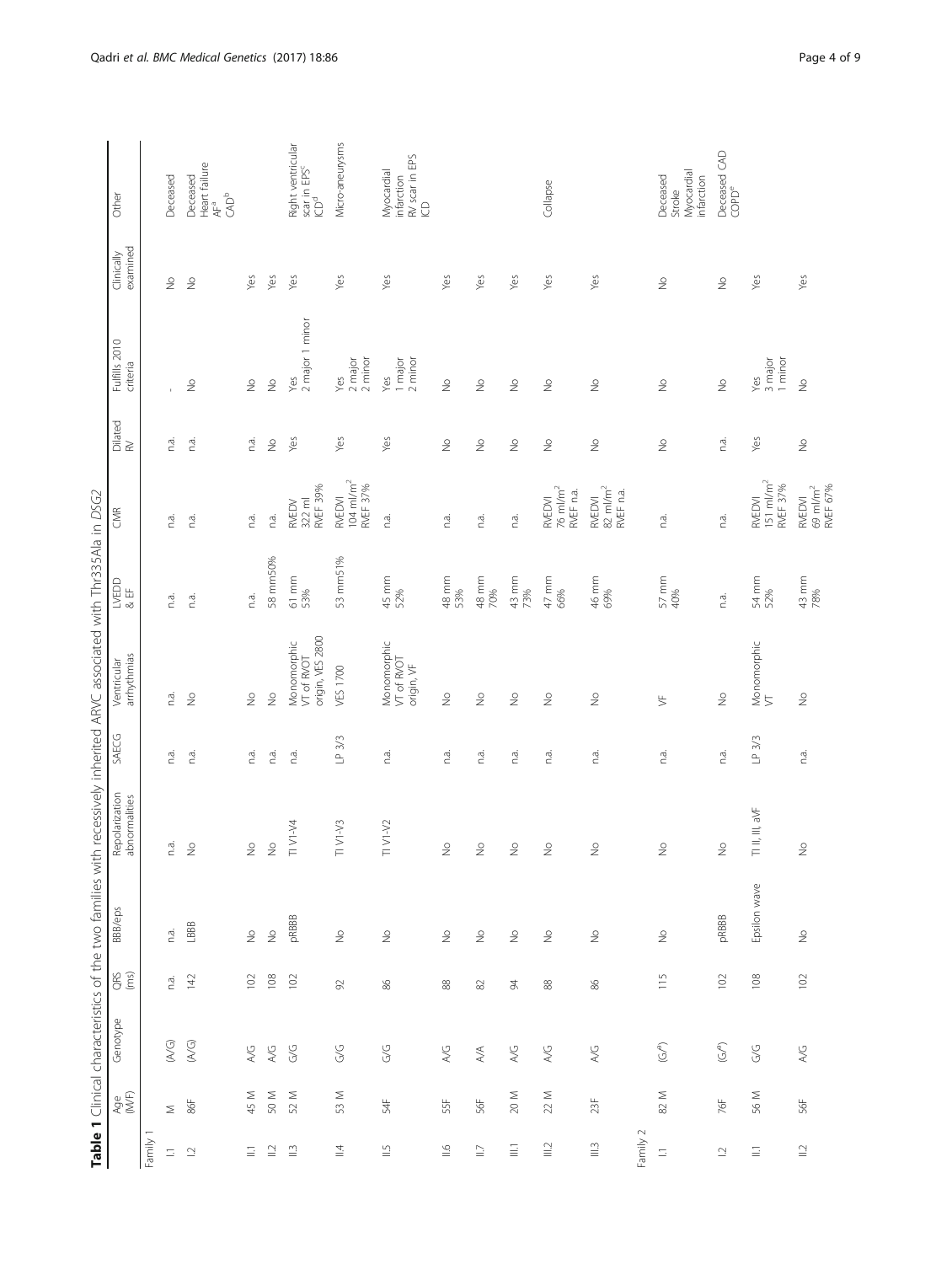| ţ                                                         |
|-----------------------------------------------------------|
| $\overline{\phantom{a}}$<br>l<br>١                        |
| !<br>3<br>í<br>١                                          |
| l                                                         |
| $\ddot{\phantom{a}}$                                      |
|                                                           |
| i<br>j                                                    |
|                                                           |
| )<br>۱<br>i<br>i<br>ï                                     |
|                                                           |
| $\frac{1}{2}$<br>ï                                        |
|                                                           |
| Ï<br>f<br>۱                                               |
| ï<br>í<br>i<br>I                                          |
| $\frac{1}{2}$<br>i<br>$\ddot{\phantom{a}}$<br>I<br>;<br>; |
| Table                                                     |

|               |      |             |     |               |               |             | Table 1 Clinical characteristics of the two families with recessively inherited ARVC associated with Thr335Ala in DSG2 (Continued) |              |                                              |               |                           |     |                                                       |
|---------------|------|-------------|-----|---------------|---------------|-------------|------------------------------------------------------------------------------------------------------------------------------------|--------------|----------------------------------------------|---------------|---------------------------|-----|-------------------------------------------------------|
|               | 57 M |             | na. | n.a.          | n.a.          | n.a.<br>na. |                                                                                                                                    | n.a.         | na.                                          | n.a.          |                           | ž   | Deceased<br>Pulm. Ca                                  |
| $\equiv$      | 58F  | $rac{C}{A}$ | 104 | $\frac{1}{2}$ | $\frac{1}{2}$ | n.a.        | $\frac{1}{2}$                                                                                                                      | 48 mm<br>80% | n.a.                                         | $\frac{9}{2}$ | $\frac{1}{2}$             | Yes |                                                       |
| $\frac{5}{1}$ | 59 M | G/G         | 108 | $\frac{0}{2}$ | $\frac{1}{2}$ |             | LP 3/3 VES 1000, VF                                                                                                                | 53 mm        | RVEDVI<br>135 ml/m <sup>2</sup><br>RVEF 37%  | Yes           | Yes<br>2 major<br>2 minor | Yes | Aicro-aneurysms<br>RVOT <sup>f</sup> -aneurysm<br>CAD |
| $\cong$       | 61 M | A/G         | 122 | $\frac{1}{2}$ | $\frac{1}{2}$ | n.a.        | $\frac{1}{2}$                                                                                                                      | 54 mm<br>62% | RVEF 64%<br>$MEDM$<br>$97$ ml/m <sup>2</sup> | $\frac{1}{2}$ | $\frac{1}{2}$             | Yes |                                                       |

Legend: Age (M/F) – age and gender (M, male: F, female); Genotype – G/G is homozygous for c.1003A > G, p.(Thr335Ala) in DSG2, A/G is heterozygous and A/A is wild type: QRS – QRS duration in milliseconds (ms);<br>BB8/eps – pre cardiac MRI by 2010 Task Force Criteria; Fulfillis 2010 criteria - fulfillment of Task Force Criteria for definitive ARVC diagnosis, number or major or minor criteria fulfilled; Clinically examined – whether the person was end-diastolic volume (RVEDV) or right ventricular end-diastolic volume index (RVEDVI) and right ventricular ejection fraction (RVEF) where applicable; Dilated RV – dilated right ventricle as measured by echocardiography or Legend: Age (M/F) – age and gender (M, male; F, female); Genotype – G/G is homozygous for c.1003A > G, p.(Thr335Ala) in DSG2, A/G is heterozygous and A/A is wild type; QRS – QRS duration in milliseconds (ms); potentials with the number of abnormal signal-averaged ECG 2010 Task Force Criteria fulfilled; Ventricular arrhythmias – VT for ventricular tachycardia, VF for ventricular fibrillation, number of ventricular extrasystoles BBB/eps – presence of right/left bundle branch block (RBBB/LBBB) or epsilon wave; Repolarization abnormalities; SAECG – marked as LP for positive late per 24 h; LVEDD & EF – left ventricular end-diastolic diameter (mm) and ejection fraction (%) as measured by echocardiography; CMR – Cardiac magnetic resonance imaging data, represented by either right ventricular screened by the authors, or if the data provided only relies on medical records; Other – other significant clinical features screened by the authors, or if the data provided only relies on medical records; Other – other significant clinical features <sup>a</sup>Atrial fibrillation aAtrial fibrillation

**PCoronary artery disease bCoronary artery disease** 

'Electrophysiological study<br><sup>d</sup>Implantable cardioverter defibrillator<br>"Chronic obstructive pulmonary disease<br>"Right ventricular outflow tract <sup>d</sup>Implantable cardioverter defibrillator cElectrophysiological study

<sup>e</sup>Chronic obstructive pulmonary disease<br>'Right ventricular outflow tract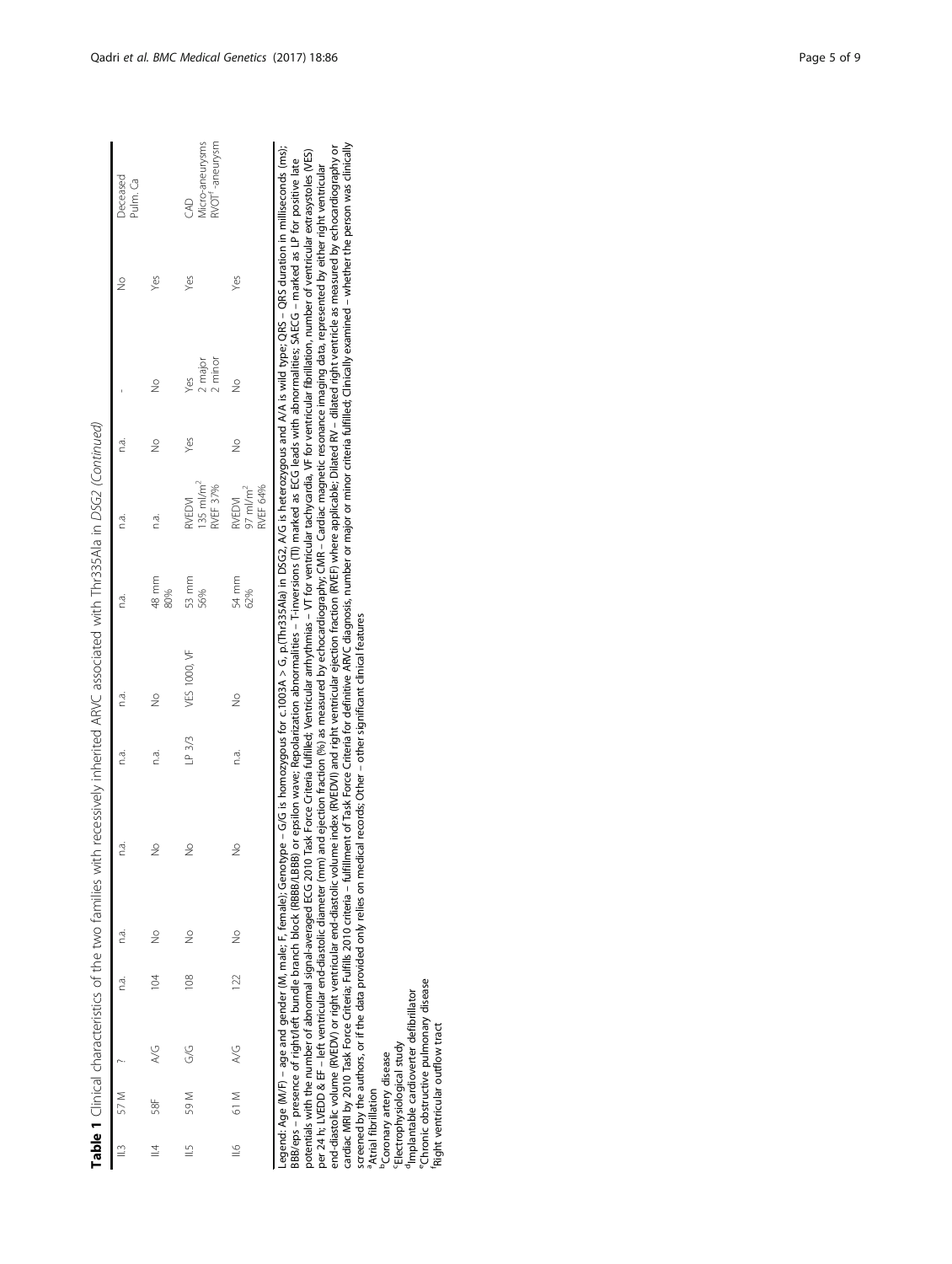



right ventricular outflow tract (RVOT) (c) views of the heart show aneurysmal dilatation of the RVOT (arrows). Maximum dimension of the aneurysm was 67 mm and right ventricular end-diastolic volume index (RVEDVI) was 109 ml/m<sup>2</sup>. During follow-up, further dilatation of the aneurysm and the RV was observed. Four-chamber view shows rare microaneurysms in the right ventricular free wall (arrowheads) (d). LV = left ventricle; RV = right ventricle;  $RVOT =$  right ventricular outflow tract;  $RA =$  right atrium;  $AO =$  aorta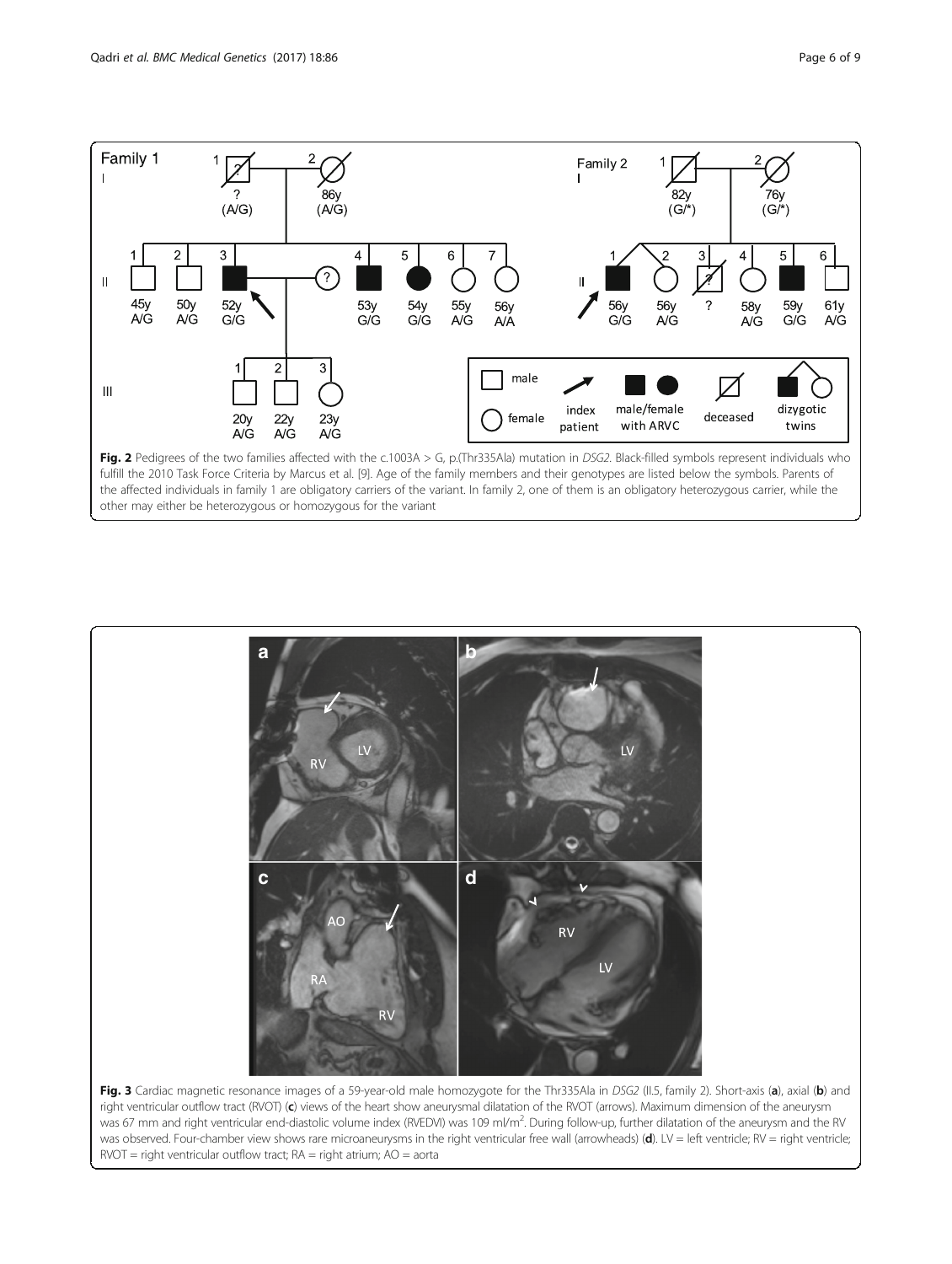the p.(Thr335Ala) in DSG2 associates with cardiomyopathy only in a homozygous state, as heterozygotes are considered healthy/not affected. This is consistent with recessive inheritance pattern. These findings highlight the importance of careful interpretation of the desmosomal variants. It seems that truly informative genetic counseling may require extensive clinical and genetic work-up in families with ARVC, especially when a variant is too common in control cohorts to be fully penetrant disease causing as heterozygote.

Rasmussen et al. have identified the same DSG2 variant in a family in which two brothers had severe ARVC [19]. These brothers were homozygous for the variant whereas their healthy parents and two healthy siblings were carriers, suggestive of recessive inheritance. Detailed protein investigations demonstrated that the Thr335Ala variant protein was expressed and incorporated into desmosomes.

In the literature and open databases, the Thr335Ala in DSG2 has been reported in ≥15 patients with ARVC (ClinVar accession SCV000060918) [25, 26, 36–44]. Family segregation is rarely studied in these reports. At least six individuals with ARVC carried an additional pathogenic PKP2 variant [36, 37, 40–42]. We have previously detected the same DSG2 variant as heterozygous in two patients and as homozygous in one patient. The homozygous patient was in his twenties with DCM, and did not carry any other variants considered significant for the phenotype. One heterozygous carrier was a boy who suffered sudden cardiac death, and the other was a female with clinically suspected DCM but who also carried Arg634His in DSC2 (classified as a variant of unknown significance).

The Thr335Ala has been reported in DCM patients in two studies [20, 45]. In the first study the index patient had DCM, requiring heart transplantation at the age of 45 [20]. His brother was diagnosed with asymptomatic DCM at the age of 52. In addition to the Thr335Ala, both brothers carried p.(Glu1833Val) in DSP which is common in the ExAC reference population and likely has no effect on phenotype. Another brother (49y) and their mother's sister (76y) were also carriers of these variants and they were both healthy. Two other healthy siblings (47y and 55y) carried only the Thr335Ala variant. Therefore, DCM was diagnosed in 33% of the Thr335Ala carriers in the family. Other genetic factors were recognized that probably had a role in disease penetrance. In the other study, a DCM patient had both the Thr335Ala in *DSG2* and Ala897fs\*4 in *DSC2* [45]. However, the DSC2 variant is unlikely to contribute to the phenotype, as it is also common in the ExAC database and the frameshift leads to a stop codon in the normal position.

There have also been other homozygous DSG2 variants such as the p.(Val55Met) found in a DCM patient

[46]. His parents were both carriers of the mutation but only the father had DCM. However, the father's disease had later onset and a milder course. Immunostaining and electron microscopy of explanted LV wall myocardium from the homozygous proband revealed pale intercalated discs and significantly shorter desmosomes compared to wild-type myocardium. Unfortunately, no heterozygous carrier was studied by immunostaining. Severe disease in a patient with homozygous DSG2 mutation and a milder disease in a carrier may indicate a dosage effect of DSG2 mutations on cardiac function.

Variant interpretation is still challenging as earlier studies form major pitfalls by false classifications related to small reference populations, co-incidental segregations and evaluation of only a small subset of the potentially meaningful genes behind a patient's phenotype. In diagnostic laboratories and clinics, variant classification practices are largely based on recommendations by the American College of Medical Genetics and Genomics (ACMG) [47]. Without available family segregation data, variants are classified as pathogenic only when the genotype has been identified in a certain number of patients (e.g. 5–20) with the appropriate phenotype, or when the variant has occurred de novo multiple times in association with sporadic disease. Segregation analyses of large families are considered the best approach to define causativity of a variant and assess its penetrance. Largescale genetic research and variant sharing will eventually bring more consistency to the evaluation of families with inherited cardiac diseases.

## Additional file

[Additional file 1:](dx.doi.org/10.1186/s12881-017-0442-3) Descriptions of the next generation sequencing (NGS) based large panels used in the initial genetic investigations of the index patients. (PDF 21 kb)

#### Abbreviations

ARVC: Arrhythmogenic right ventricular cardiomyopathy; DCM: Dilated cardiomyopathy; DSC2: Desmocollin-2; DSG2: Desmoglein-2; DSP: Desmoplakin; ECG: Electrocardiography; EF: Ejection fraction; EPS: Electrophysiological study; ExAC: Exome aggregation consortium; ICD: Implantable cardioverter-defibrillator; JUP: Plakoglobin; LV: Left ventricle; MRI: Magnetic resonance imaging; NGS: Next generation sequencing; OS-Seq: Oligonucleotide-selective sequencing; PCI: Percutaneous coronary intervention; PKP2: Plakophilin-2; RV: right ventricle; RVOT: Right ventricular outflow tract; SAECG: Signal-averaged electrocardiography; TFC: Task Force Criteria; VT: Ventricular tachycardia

#### Acknowledgements

We are grateful to the families for their participation in this study. We acknowledge RN Liisa Innamaa-Blubaum for her excellent assistance in data collection.

#### Funding

This study was supported by Special Governmental subsidy TYH2014208 (TH), EVO-fund Y2016SK003 (TH), Finnish Foundation for Cardiovascular Research (TH) and Aarne Koskelo Foundation (TH).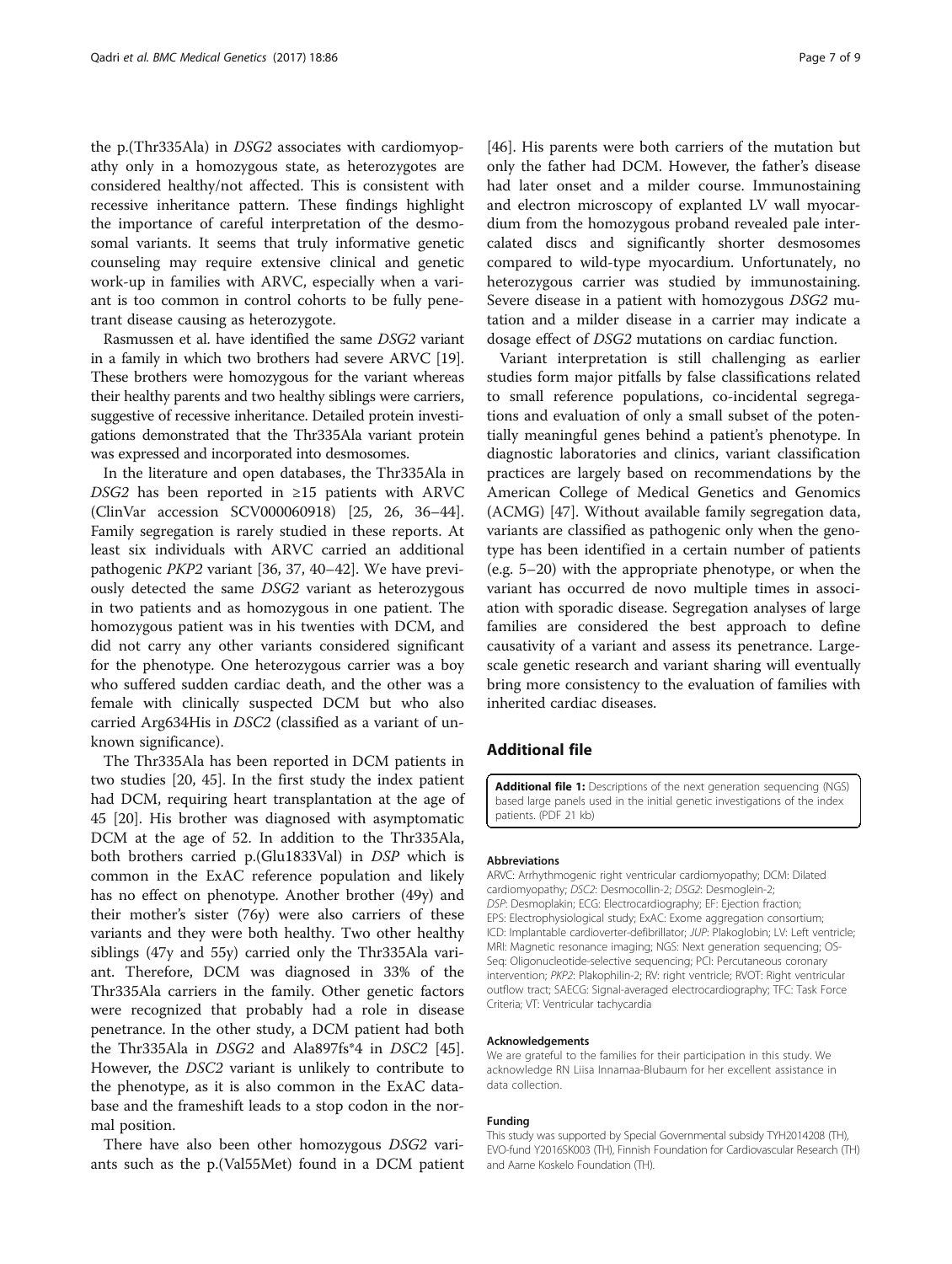#### Availability of data and materials

The datasets used and/or analyzed during the current study are available from the corresponding author on reasonable request.

#### Authors' contributions

SQ analyzed and interpreted the clinical data and wrote the manuscript. OA performed cardiologic investigations on the patients and participated in the writing of the manuscript. JV performed cardiologic investigations on the patients and participated in the writing of the manuscript. EHS contributed to the molecular genetic analyses of the study subjects and to the writing of the manuscript. SM contributed to the molecular genetic analyses of the study subjects and to the writing of the manuscript. TPA contributed to the molecular genetic analyses of the study subjects and to the data analysis and to the writing of the manuscript. MH performed the cardiac MRI analyses of the study subjects and contributed to the writing of the manuscript. TH contributed to the funding and study organization, the analysis of clinical data and to the writing of the manuscript. JWK contributed to study planning, funding, molecular genetic analyses, the analysis of clinical data, and to the writing of the manuscript. All authors read and approved the final manuscript.

#### Ethics approval and consent to participate

This study has been approved by The Ethical Review Committee of the Department of Medicine, University of Helsinki, and conforms to the ethical principles outlined in the Declaration of Helsinki. The subjects have signed a written informed consent for their participation to the study, and are at least 18 years of age.

#### Consent for publication

A written informed consent has been obtained from all study participants for the usage of patient data and images in publications.

#### Competing interests

Minor conflict of interest: JWK, TPA, and SM are co-founders of Blueprint Genetics, which offers genetic diagnostic services.

## Publisher's Note

Springer Nature remains neutral with regard to jurisdictional claims in published maps and institutional affiliations.

#### Author details

<sup>1</sup> Heart and Lung Center HUH, University of Helsinki, Helsinki, Finland. 2 Department of Cardiology, Päijät-Häme Central Hospital, Lahti, Finland. <sup>3</sup>Blueprint Genetics, Helsinki, Finland. <sup>4</sup>Institute of Biomedicine, University of Helsinki, Helsinki, Finland. <sup>5</sup>Hospital for Children and Adolescents, Institute of Clinical Medicine, University of Helsinki, Helsinki, Finland. <sup>6</sup>Department of Clinical Physiology and Nuclear Medicine, HUS Medical Imaging Center, Helsinki University Hospital and University of Helsinki, 00290 Helsinki, Finland.

#### Received: 3 January 2017 Accepted: 13 July 2017 Published online: 17 August 2017

#### References

- 1. Basso C, Bauce B, Corrado D, Thiene G. Pathophysiology of arrhythmogenic cardiomyopathy. Nat Rev Cardiol. 2012;9:223–33.
- 2. Marcus FI, Fontaine GH, Guiraudon G, Frank R, Laurenceau JL, Malergue C, et al. Right ventricular dysplasia: a report of 24 adult cases. Circulation. 1982; 65:384–98.
- Nava A, Thiene G, Canciani B, Scognamiglio R, Daliento L, Buja G, et al. Familial occurrence of right ventricular dysplasia: a study involving nine families. J Am Coll Cardiol. 1988;12:1222–8.
- 4. Corrado D, Basso C, Thiene G, McKenna WJ, Davies MJ, Fontaliran F, et al. Spectrum of clinicopathologic manifestations of arrhythmogenic right ventricular cardiomyopathy/dysplasia: a multicenter study. J Am Coll Cardiol. 1997;30:1512–20.
- Sen-Chowdhry S, Syrris P, Prasad SK, Hughes SE, Merrifield R, Ward D, et al. Left-dominant arrhythmogenic cardiomyopathy: an under-recognized clinical entity. J Am Coll Cardiol. 2008;52:2175–87.
- Thiene G, Nava A, Corrado D, Rossi L, Pennelli N. Right ventricular cardiomyopathy and sudden death in young people. N Engl J Med. 1988; 318:129–33.
- 7. Corrado D, Thiene G, Nava A, Rossi L, Pennelli N. Sudden death in young competitive athletes: clinicopathologic correlations in 22 cases. Am J Med. 1990;89:588–96.
- 8. Virmani R, Burke AP, Farb A, Kark JA. Causes of sudden death in young and middle-aged competitive athletes. Cardiol Clin. 1997;15:439–66.
- 9. Marcus FI, McKenna WJ, Sherrill D, Basso C, Bauce B, Bluemke DA, et al. Diagnosis of arrhythmogenic right ventricular cardiomyopathy/dysplasia: proposed modification of the task force criteria. Circulation. 2010;121:1533–41.
- 10. Rampazzo A, Nava A, Danieli GA, Buja G, Daliento L, Fasoli G, et al. The gene for arrhythmogenic right ventricular cardiomyopathy maps to chromosome 14q23-q24. Hum Mol Genet. 1994;3:959–62.
- 11. Peters S, Trümmel M, Meyners W. Prevalence of right ventricular dysplasiacardiomyopathy in a non-referral hospital. Int J Cardiol. 2004;97:499–501.
- 12. Sen-Chowdhry S, Syrris P, McKenna WJ. Genetics of right ventricular cardiomyopathy. J Cardiovasc Electrophysiol. 2005;16:927–35.
- 13. Campuzano O, Alcalde M, Allegue C, Iglesias A, Garcia-Pavia P, Partemi S, et al. Genetics of arrhythmogenic right ventricular cardiomyopathy. J Med Genet. 2013;50:280–9.
- 14. Nava A, Scognamiglio R, Thiene G, Canciani B, Daliento L, Buja G, et al. A polymorphic form of familial arrhythmogenic right ventricular dysplasia. Am J Cardiol. 1987;59:1405–9.
- 15. Protonotarios N, Tsatsopoulou A, Patsourakos P, Alexopoulos D, Gezerlis P, Simitsis S, et al. Cardiac abnormalities in familial palmoplantar keratosis. Br Heart J. 1986;56:321–6.
- 16. Coonar AS, Protonotarios N, Tsatsopoulou A, Needham EWA, Houlston RS, Cliff S, et al. Gene for arrhythmogenic right ventricular cardiomyopathy with diffuse nonepidermolytic palmoplantar keratoderma and woolly hair (Naxos disease) maps to 17q21. Circulation. 1998;97:2049–58.
- 17. Simpson MA, Mansour S, Ahnood D, Kalidas K, Patton MA, McKenna WJ, et al. Homozygous mutation of desmocollin-2 in arrhythmogenic right ventricular cardiomyopathy with mild palmoplantar keratoderma and woolly hair. Cardiology. 2009;113:28–34.
- 18. Al-Sabeq B, Krahn AD, Conacher S, Klein GJ, Laksman Z. Arrhythmogenic right ventricular cardiomyopathy with recessive inheritance related to a new homozygous desmocollin-2 mutation. Can J Cardiol. 2014;30:696. e1-696.e3
- 19. Rasmussen TB, Palmfeldt J, Nissen PH, Magnoni R, Dalager S, Jensen UB, et al. Mutated desmoglein-2 proteins are incorporated into desmosomes and exhibit dominant-negative effects in arrhythmogenic right ventricular cardiomyopathy. Hum Mutat. 2013;34:697–705.
- 20. Garcia-Pavia P, Syrris P, Salas C, Evans A, Mirelis JG, Cobo-Marcos M, et al. Desmosomal protein gene mutations in patients with idiopathic dilated cardiomyopathy undergoing cardiac transplantation: a clinicopathological study. Heart. 2011;97:1744–52.
- 21. Elliott P, O'Mahony C, Syrris P, Evans A, Rivera Sorensen C, Sheppard MN, et al. Prevalence of desmosomal protein gene mutations in patients with dilated cardiomyopathy. Circ Cardiovasc Genet. 2010;3:314–22.
- 22. Akinrinade O, Ollila L, Vattulainen S, Tallila J, Gentile M, Salmenpera P, et al. Genetics and genotype-phenotype correlations in Finnish patients with dilated cardiomyopathy. Eur Heart J. 2015;36:2327–37.
- 23. Bauce B, Nava A, Beffagna G, Basso C, Lorenzon A, Smaniotto G, et al. Multiple mutations in desmosomal proteins encoding genes in arrhythmogenic right ventricular cardiomyopathy/dysplasia. Heart Rhythm. 2010;7:22–9.
- 24. Quarta G, Syrris P, Ashworth M, Jenkins S, Zuborne Alapi K, Morgan J, et al. Mutations in the Lamin a/C gene mimic arrhythmogenic right ventricular cardiomyopathy. Eur Heart J. 2012;33:1128–36.
- 25. James CA, Bhonsale A, Tichnell C, Murray B, Russell SD, Tandri H, et al. Exercise increases age-related Penetrance and arrhythmic risk in Arrhythmogenic right ventricular dysplasia/Cardiomyopathy–associated Desmosomal mutation carriers. J Am Coll Cardiol. 2013;62:1290–7.
- 26. Xu T, Yang Z, Vatta M, Rampazzo A, Beffagna G, Pilichou K, et al. Compound and digenic heterozygosity contributes to arrhythmogenic right ventricular cardiomyopathy. J Am Coll Cardiol. 2010;55:587–97.
- 27. Rigato I, Bauce B, Rampazzo A, Zorzi A, Pilichou K, Mazzotti E, et al. Compound and digenic heterozygosity predicts lifetime arrhythmic outcome and sudden cardiac death in desmosomal gene-related arrhythmogenic right ventricular cardiomyopathy. Circ Cardiovasc Genet. 2013;6:533–42.
- 28. Bhonsale A, Groeneweg JA, James CA, Dooijes D, Tichnell C, Jongbloed JDH, et al. Impact of genotype on clinical course in arrhythmogenic right ventricular dysplasia/cardiomyopathy-associated mutation carriers. Eur Heart J. 2015;36: 847–55.